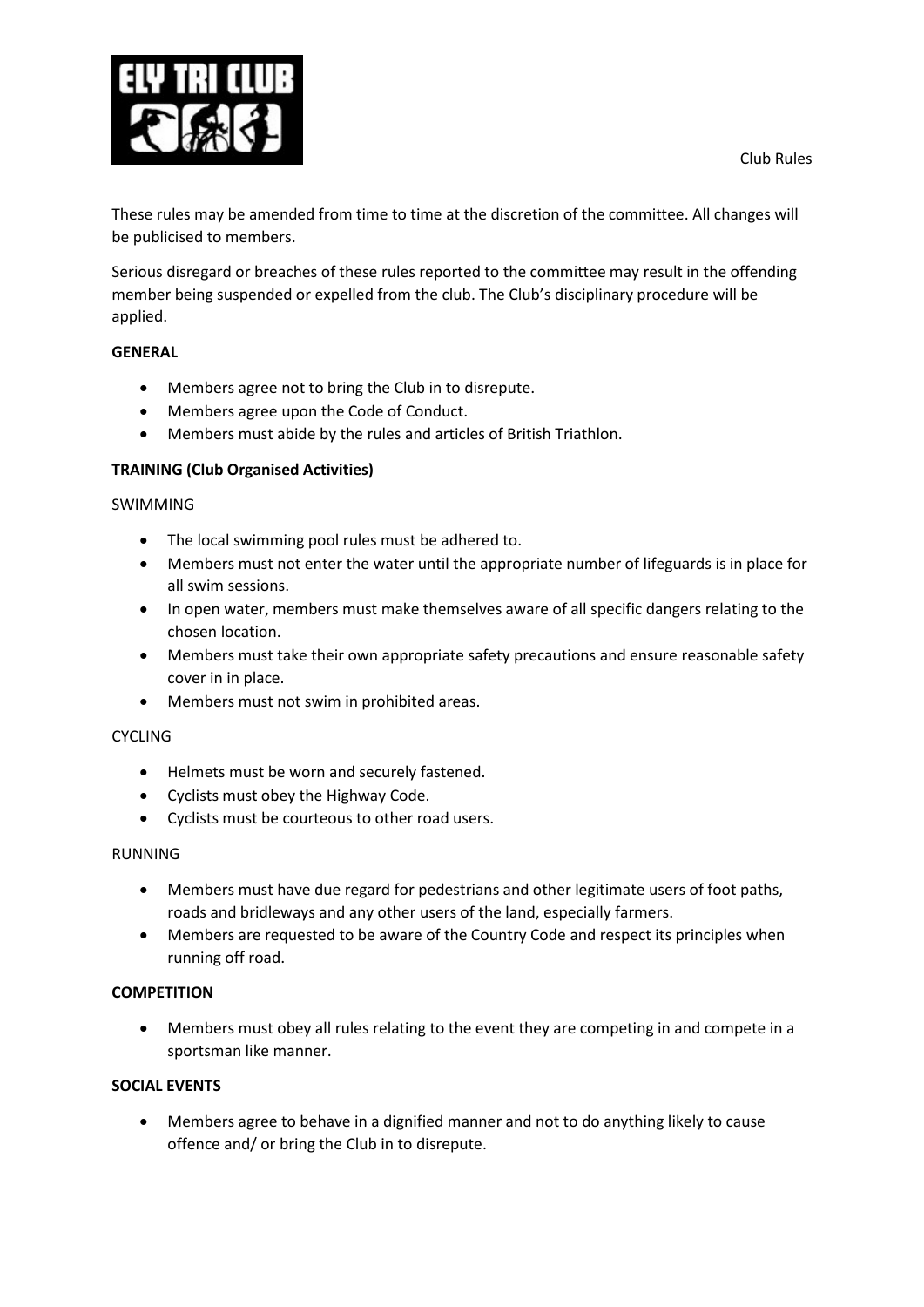

# **CODE OF CONDUCT FOR CLUB MEMBERS**

Ely Triathlon Club is fully committed to safeguarding and promoting the wellbeing of all its members. The Club believes that it is important that members, coaches and administrators associated with the Club should, at all times, show respect and understanding for the safety and welfare of others. Therefore, members are encouraged to be open at all times ad to share any concerns or complaints that they may have about and aspect of the Club with the Club Welfare Officer.

As a member of Ely Triathlon Club you are expected to abide by the following member's Code of Conduct.

- All members must play within the rules and respect officials and their decisions.
- All members must respect the rights, dignity and worth of all participants, regardless of gender, ability, cultural background or religion.
- Members must support and encourage good practice and correct actions at all times.
- Members must pay any fees for training or events promptly.
- Members and their supporters should not smoke at Club venues or whilst representing the Club at competitions.
- Members and their supporters are not allowed to consume non-medication drugs of any kind at Club venues or whilst representing the Club and shall not consume alcohol to excess.

## **DISCIPLINARY PROCEDURE**

- Members are encouraged to report any disregard or breaches of the Ely Triathlon Club rules and Code of Conduct to the committee.
- Any member or members reporting such behaviour to the committee has the right to remain anonymous providing their claims can be substantiated to the satisfaction of the committee.
- The committee must convene at least three members of the committee of which one must be the Chair or Vice-Chair, within one week or receiving a report or complaint.
- Any report or complaint against any member or members must be treated as confidential information until such a time as the committee deem the overall interest of the membership has been compromised.
- Any member or members subject to a report or complaint will be advised by the committee that such a report or complaint has been received and is under investigation. The committee may request the attendance of relevant members where such attendance is deemed necessary in providing a fair and balanced outcome.
- The committee has the right to take appropriate action to enforce Club rules.
- Serious disregard or breaches of these rules reported to the committee may result in the offending member being suspended or expelled from the Club.
- Frivolous or malicious reporting of members to the committee may result in action being taken against the offending member.